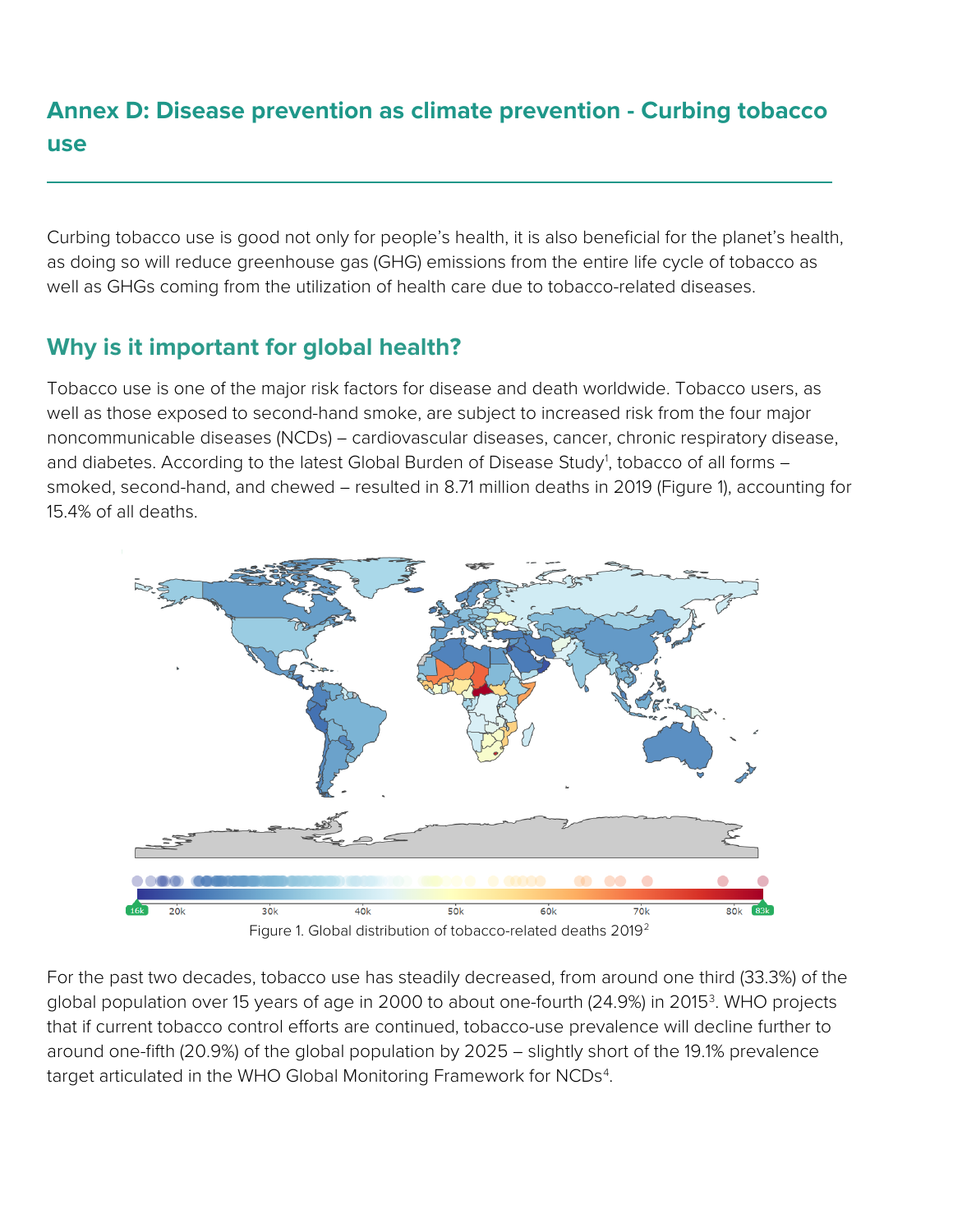Tobacco smoking also exerts an enormous economic burden to societies worldwide. One study estimated the total economic cost of smoking at \$1.9 trillion USD in 2012, equivalent to 1.8% of the world's gross domestic product (GDP) for that year<sup>5</sup>. When it comes to health care expenditure due to smoking-attributable diseases alone, the total cost was pegged at \$467 billion USD, or 5.7% of global health expenditure in 2012.

## **Why is it important for tackling the climate crisis?**

The entire life cycle of tobacco – from growing and manufacturing, to consumption and disposal – also leaves an enormous environmental footprint, including GHG emissions<sup>6</sup>. For example, it was estimated that the production of 6 trillion cigarettes in 2014 alone contributed almost 84 Mt CO2 equivalent emissions to climate change, approximately 0.2% of the global total<sup>[7](#page-4-6)</sup>. This is in addition to the water, land, and energy used in tobacco production, as well as the toxic chemicals and other forms of waste released to the environment during this production.

If the global health community can make these links between tobacco control and climate change mitigation more explicit in tobacco control advocacy, both public health and the climate could benefit.

## **How will this help decarbonize health care?**

Figure 2 illustrates the pathways that link reduction of tobacco use to both direct GHG emission reductions from the tobacco industry and indirect emission reductions through the decarbonization of health care. When tobacco use is reduced globally, fewer people will develop tobacco-related NCDs. This would mean a smaller number of patients coming to hospitals and other health facilities for chronic management of tobacco-related cancer, cardiovascular disease, and other diseases, as well as for acute treatment of complications. The potential for reduced health care utilization offers many opportunities for GHG emission reduction in health care coming from the use of resources like electricity, water, and food, as well as the entire manufacturing and supply chain of products needed for clinical care, like pharmaceuticals and syringes.



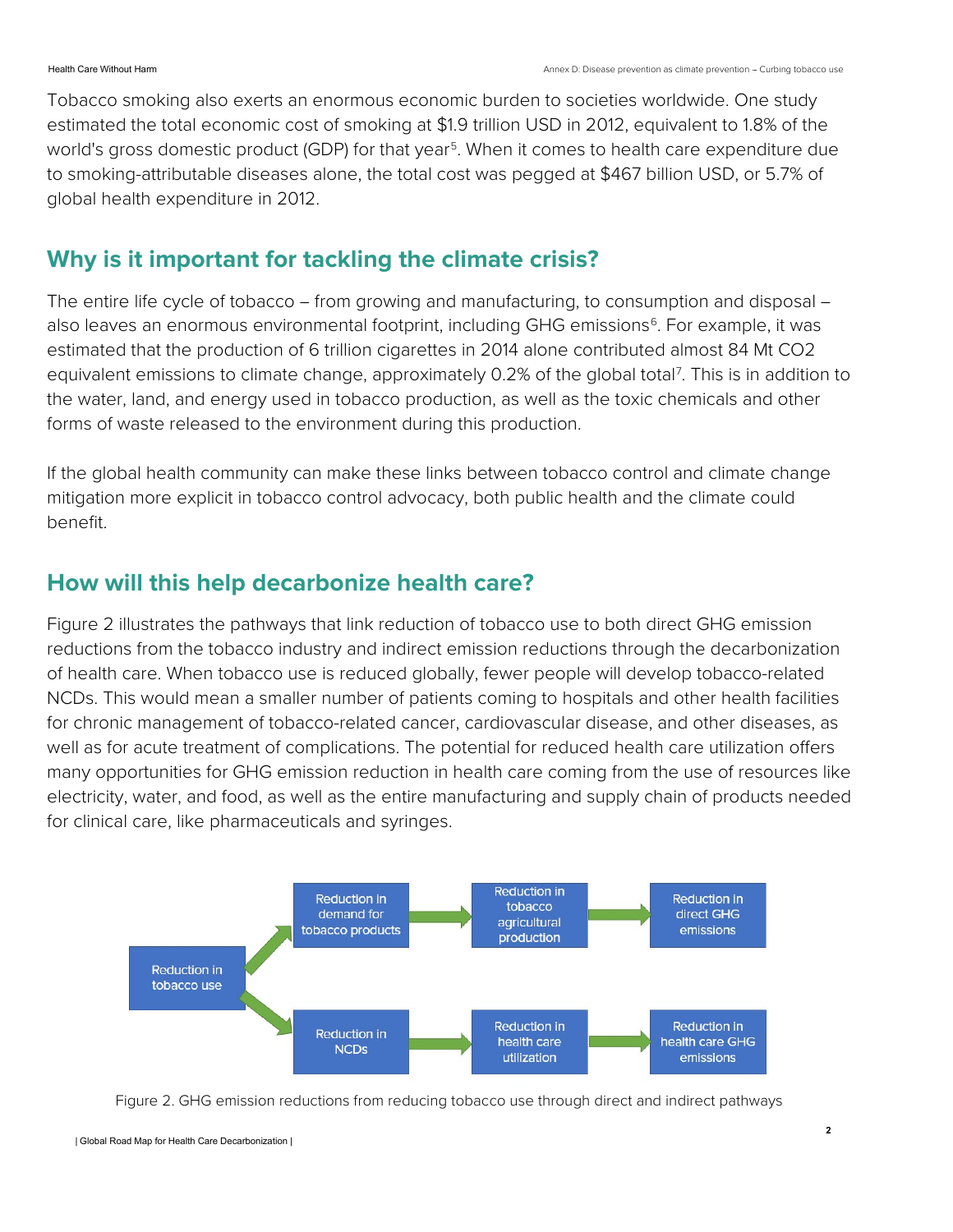Using available estimates of tobacco-related health care spending<sup>[8](#page-4-7)</sup> and extending WHO's target for reducing tobacco-use prevalence by 30% by 2025 to 60% reduction in tobacco-use prevalence by 2050[9](#page-4-8), it is estimated that there would be an annual reduction in total health care spending of 3.8%, which translates to a cumulative reduction in health care's climate emissions by 770 million metric tons from 2014 to 2050 (Figure 3). This amount is equivalent to one year of GHG emissions from 198 coal fired power plants or from burning more than 1.78 billion barrels of oil<sup>[10](#page-4-9)</sup>. Thus, implementing tobacco control measures to meet WHO's targets and reduce tobacco-related health care utilization would also generate significant climate co-benefits.



Figure 3. Annual health care emissions reduction from reduced tobacco use from 2014 to 2050

We recognize that one major limitation of this approach is that spending, and in turn emissions averted by these interventions may simply be reallocated to a later point in a person's life or to another part of a health system budget. This is otherwise known as a rebound effect, which is difficult to model specifically and therefore often not considered in climate modeling exercises.

Despite this limitation, the results we have generated illustrate the potential climate benefits of top priority health interventions, like curbing tobacco. These findings underscore the need for further research and greater understanding of the role that individual and population health can play in contributing to reduced climate impact.

### **What must the global health community do?**

Global tobacco control policy is guided by the WHO Framework Convention on Tobacco Control (FCTC)<sup>11</sup>, which is backed by scientific evidence, premised on the importance of international cooperation, and anchored on the fundamental right of all people to the highest standard of health.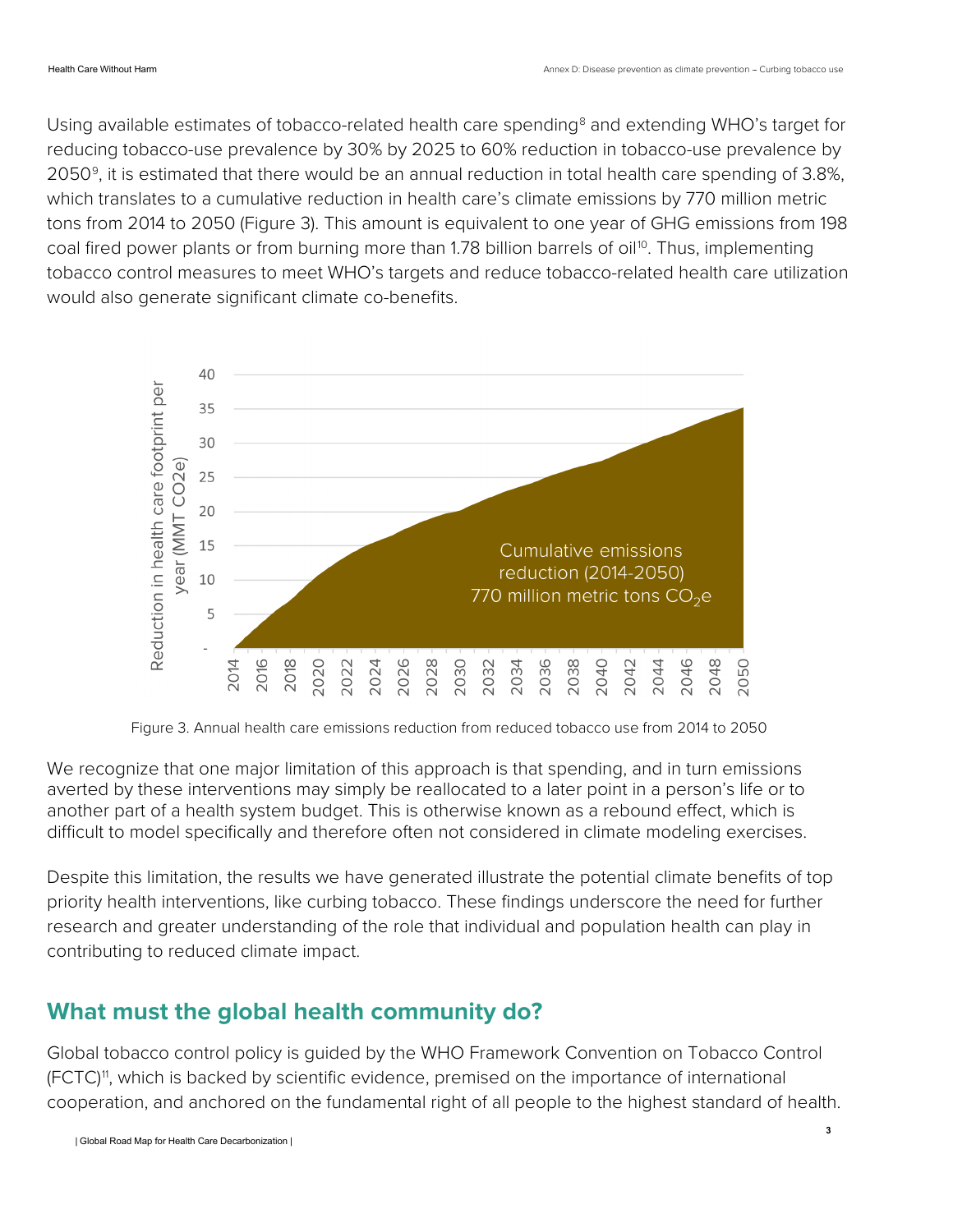In the FCTC, there are two major types of measures. The first set pertains to demand reduction measures, which include the imposition of tobacco taxes (also known as 'sin tax') as well as nonprice measures that reduce demand for tobacco, like those that regulate tobacco advertising and sponsorship, packaging and labeling (including plain packaging), public consumption, and secondhand exposure. The second group refers to supply-side measures, like banning illicit trade in tobacco products and sales to and by minors.

The global health community must continue pushing for an accelerated enforcement of the provisions of WHO FCTC. This will ensure the achievement of the Sustainable Development Goals (SDG), particularly SDG 3.4 - reducing premature mortality from NCDs by one-third. Curbing tobacco use worldwide will help save lives and, through reduced direct and indirect GHG emissions, save the planet as well.

April 2021 Health Care Without Harm [www.healthcareclimateaction.org/RoadMap](http://www.healthcareclimateaction.org/RoadMap)